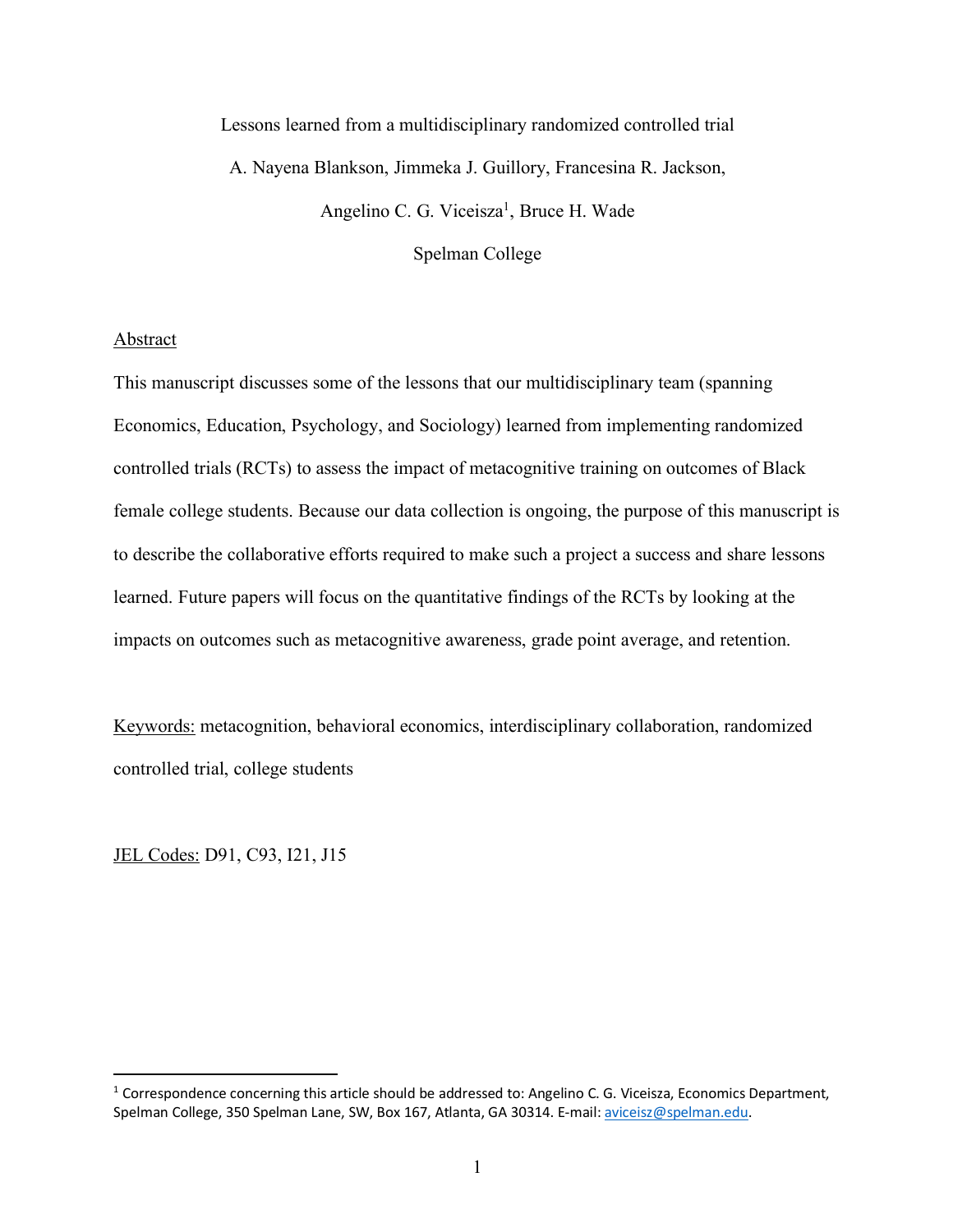Introduction

In recent years, the value of a college degree has been increasingly questioned (Mayhew et al., 2016). There is widespread evidence that returns to education vary by demographic groups (Gunderson & Oreopoulos, 2010). For example, the career earnings premium from a four-year college degree (relative to a high school diploma) for persons from low-income backgrounds is considerably less than it is for those from higher-income backgrounds (Bartik & Hershbein, 2018). At the same time, it is unclear why such differential returns to education exist. In particular, why are some students more successful in college than others and what factors influence retention, persistence, and grade point average (GPA)? Coupled with these findings, Tinto (2005) shows that students who feel that they are learning and performing well are more likely to stay in college.

The project discussed in this manuscript seeks to complement the answer to these questions by conducting randomized controlled trials (RCTs) to assess the impact of metacognitive training on the academic and metacognitive outcomes of Black female college students. This is a particularly interesting demographic for several reasons. First, Black women are attending for-profit colleges at a higher rate than other demographic groups and given the predatory nature of many such institutions, Black women are at an increased risk of being exposed to lower quality education (Cottom, 2017). Second, to the extent that gender, race, and family background affect college performance and returns to education (Gunderson & Oreopoulos, 2010; Bartik & Hershbein, 2018; Dossi et al., 2019), Black women are likely to face multiple barriers due to intersectionality of their gender, race, and possibly socio-economic status.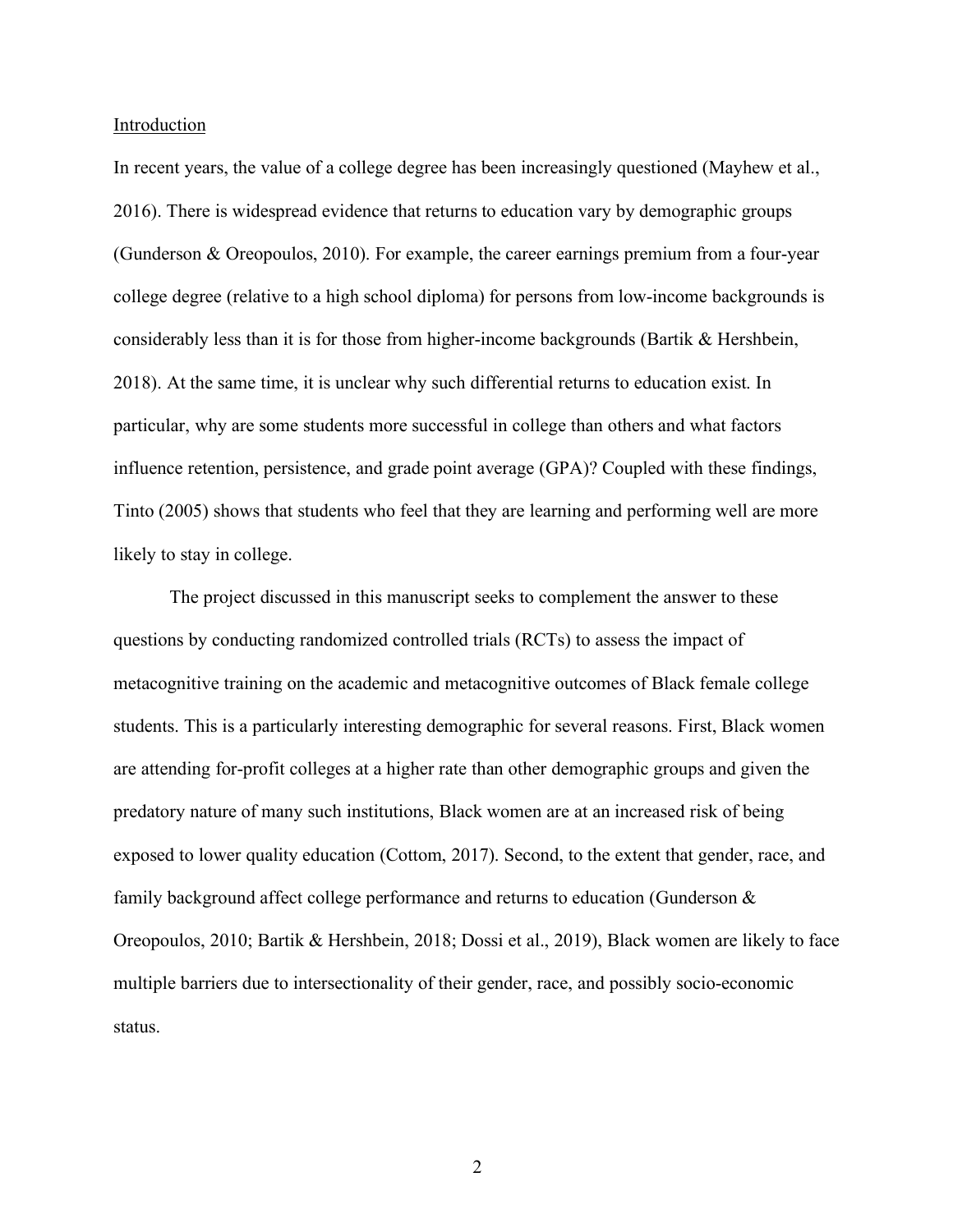Metacognition is the ability to think about and understand one's own knowledge acquisition processes (Flavell, 1976; Kuhn, 2000). To be metacognitively aware means that one is conscious of what and how one is learning. Specifically, it refers to the learner's ability to plan, monitor and evaluate the quality of learning. Students with higher levels of metacognition not only perform better in school (Tobias & Everson, 2009), but can better articulate their understanding of concepts (Rysz, 2004). Years of empirical evidence support the success of teaching students metacognitive strategies (Hacker, Bol, & Keener, 2008; Tanner, 2012). Contrary to these findings, though, is the fact that most students enter college without ever exploring their own thoughts regarding their learning processes. Moreover, college instructors often do not explicitly discuss with students the skills and mindsets required for success in college. Finally, there is limited rigorous empirical support for the effectiveness of metacognitive training on outcomes, particularly for Black female college students. Our project is an institution-wide RCT designed to test the impact of classroom instruction (RCT 1) and peer tutoring (RCT 2) in metacognitive strategies on performance and persistence among Black female college students.

This manuscript describes some of the collaborative efforts required to make a multidisciplinary project of this magnitude a success and share lessons learned. Future papers will focus on the quantitative findings of these RCTs, assessing outcomes such as metacognitive awareness, GPA, and retention (for related literature, see for example the review by Fryer 2017). In what follows, we will begin with an overview of the research project. We will then discuss lessons learned. Finally, we conclude with some brief recommendations.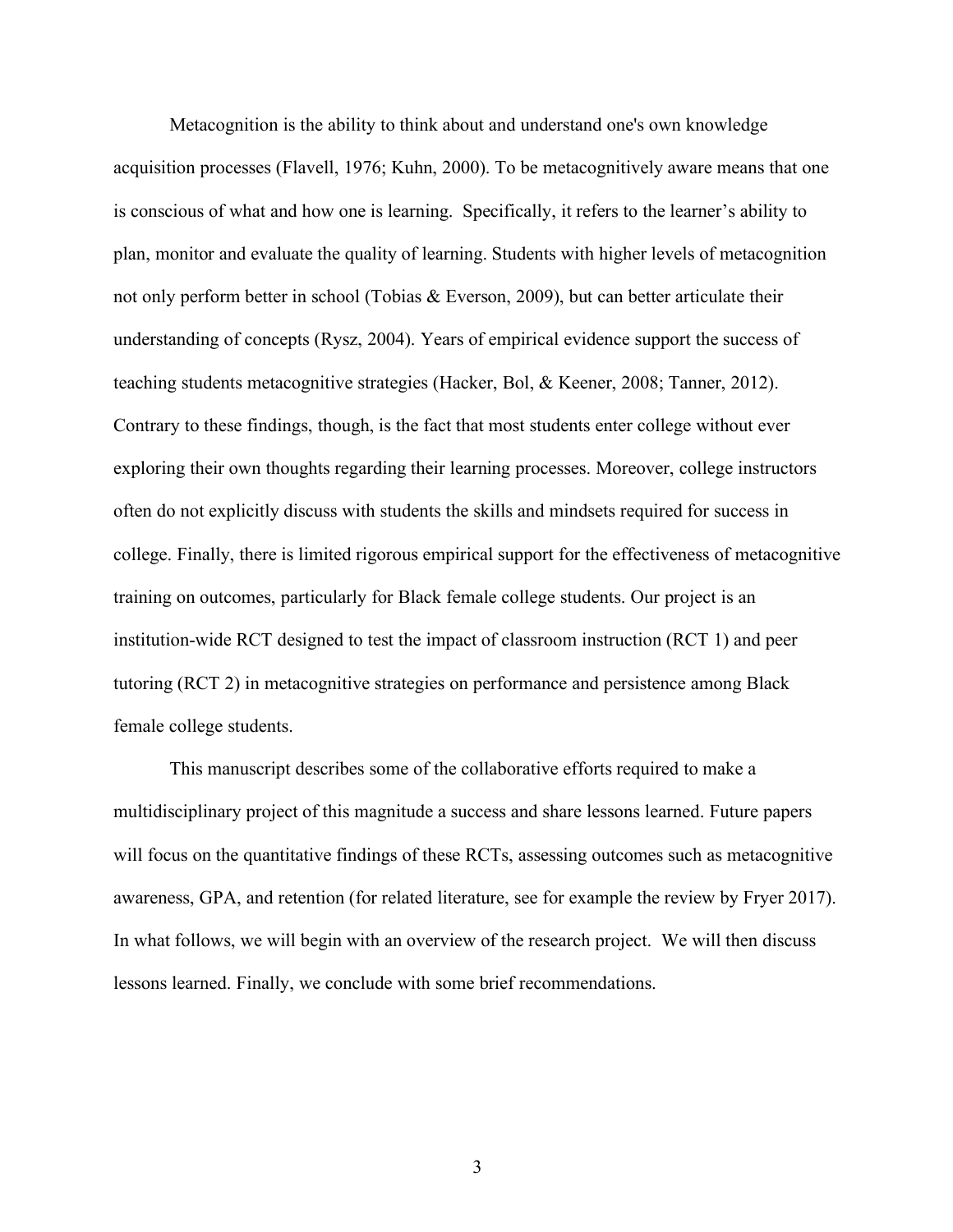### Overview of Our Project

Although metacognitive instruction has been found to have positive effects on college student outcomes, not much research has examined the effectiveness of metacognitive training on outcomes for Black female college students, particularly using RCTs. The goal of our project is to address this need.

Two areas of the college experience that have been identified as contributing to retention are first year programs and learning support services such as peer-tutoring (Habley, Valiga, McClanahan, & Burkum, 2010). Intervention strategies that are targeted at first year programs and peer-tutoring services might have the potential to make significant impact on college student outcomes. Therefore, we designed RCTs that would target both first year programs and peertutoring. We assess the impact of metacognitive teaching (RCT 1) and peer-tutoring (RCT 2) methods on students enrolled in a signature first year course at the institution.

Briefly, the signature course is a two-semester course that all first-year students at the institution must take. The aim of the course is for students to examine major themes associated with the African Diaspora within a global context and from perspectives that are both interdisciplinary and gender-informed. Faculty share a syllabus, assign common readings, administer common assessments (e.g., map quiz and a final exam), and give common assignments (e.g., reading logs, museum audio narrative, and an artistic/performance group project). The course introduces complex concepts that are new to many students. Students are required to read academically difficult materials that often challenge their current perspectives or worldview. Yet, many students find the course interesting because it places them, as Black women, at the center of the content they are studying. That the course is two-semesters allows us to more readily track the students across their first year.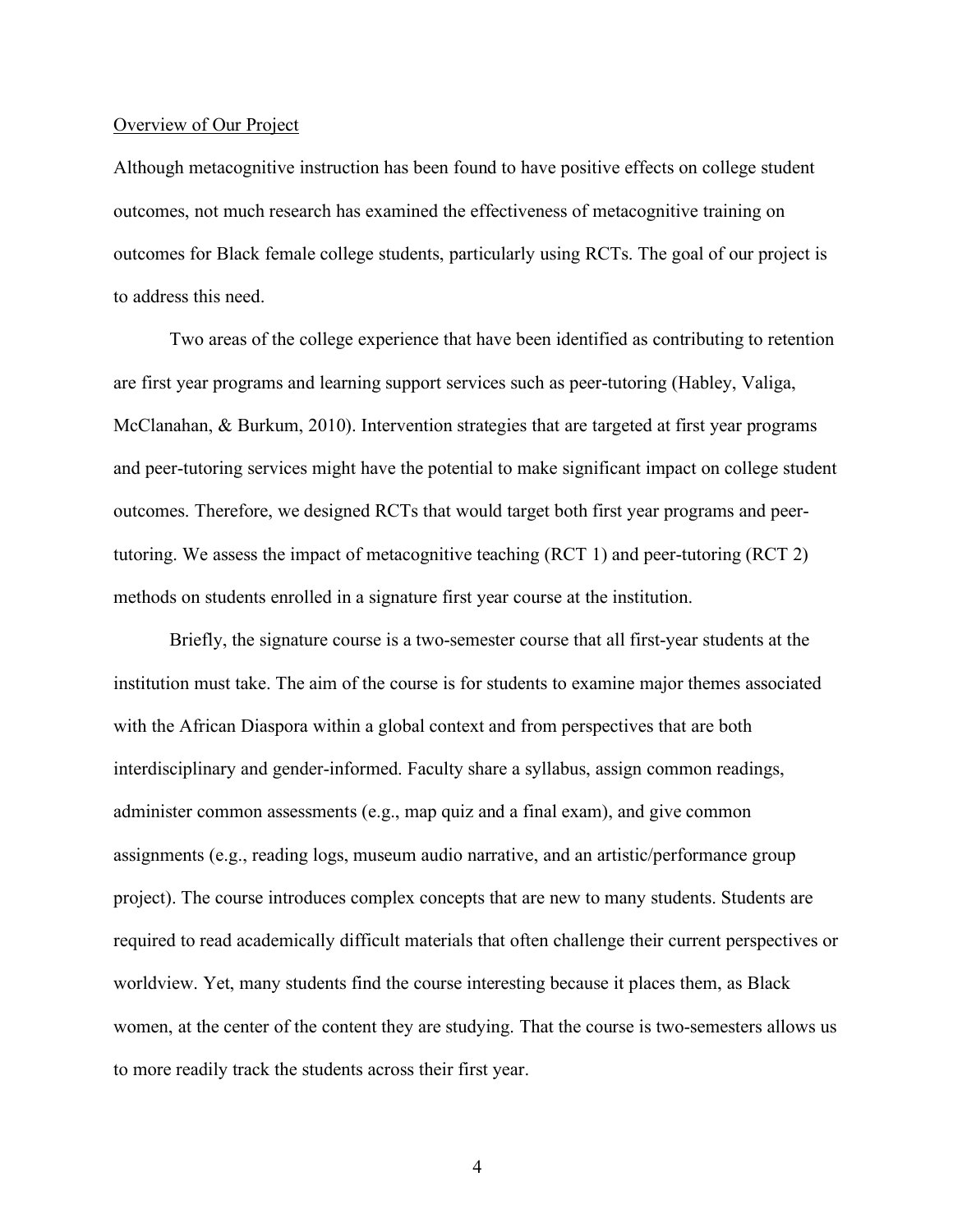Metacognitive instruction is a low-cost, potentially high-impact intervention that requires no change to campus infrastructure, curriculum or degree programs. Infusion of metacognitive awareness training in the classroom and through peer tutors is expected to increase student metacognitive awareness and thereby have an impact on student outcomes such as retention and GPA. Based on the results of our research, we will develop tools and protocols for metacognitive instruction that can be applied in other classroom and peer-tutoring settings to better support learners and ensure their success and persistence to graduation. The first phase of the project is focused on metacognitive classroom instruction while the second phase is focused on metacognitive peer-tutoring. Each phase targets two cohorts of first-year students.

Metacognitive instruction involves a number of different strategies. The strategy used in this intervention is reciprocal teaching. While reading, the instructor teaches students how to generate questions, summarize in their own words, clarify word meanings and predict what might appear next. Instructors use a scaffolding approach. That is, they initially model the four strategies, with students gradually assuming greater responsibility, culminating with a dialogue between the instructor and student, and student and student. In RCT 2, peer tutors (called peer recitation facilitators in the project) model reciprocal teaching and reiterate the discussion that instructors cover in their classes.

# Lessons Learned

During the course of implementing the project, we have learned several lessons, many of which related to inherent difficulties associated with implementing a field-based experimental study. Specifically, we encountered difficulties with: 1) ensuring that treatment faculty implemented the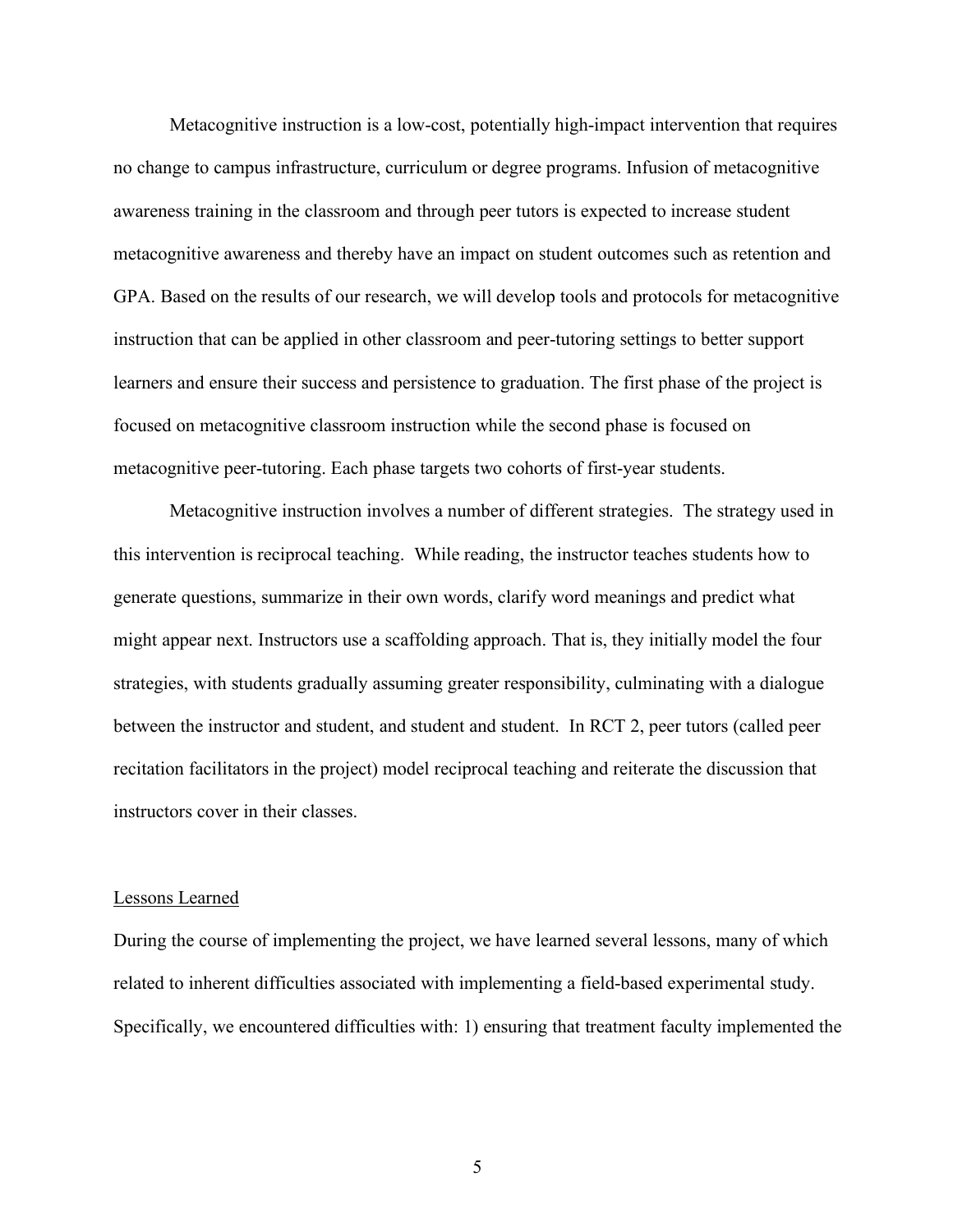intervention, 2) collecting data, and 3) adapting to institutional procedures, such as student requests for class changes.

A key lesson learned was the value of ensuring that treatment faculty implemented the intervention. To address this, we facilitated faculty meetings and offered high-impact, developmentally appropriate workshops for the treatment faculty as mechanisms to provide continual support for their adoption of the intervention strategies. This project required faculty to redirect their traditional faculty meetings from a content focus to a focus on pedagogy. Faculty were asked to examine how they were teaching the content-rich course, which covers a wide range of interdisciplinary content. In particular, treatment faculty were asked to talk about how they infused a metacognitive perspective in their instruction during the workshops. Across the semester, workshops moved from a facilitator focus to one in which the faculty taught each other about effective strategies they were using in their classes.

Throughout the course of the project, we have addressed some of the recurring concerns that treatment faculty expressed, such as needing strategies to prevent returning to "default" instruction and how to know if they are implementing the intervention correctly. For instance, faculty complete bi-weekly surveys in which they explain how they implemented the intervention each week, which serves as a reminder and prevents them from returning to their default strategies.

We also developed a college classroom quality observational rating measure for use on the project. To date, although there are instruments for assessing classroom quality in early childhood to secondary school environments, there is a paucity of instruments for assessing college classroom environments. We held training sessions and trained raters to 80% reliability. The development of the college classroom observation measure has allowed us to better assess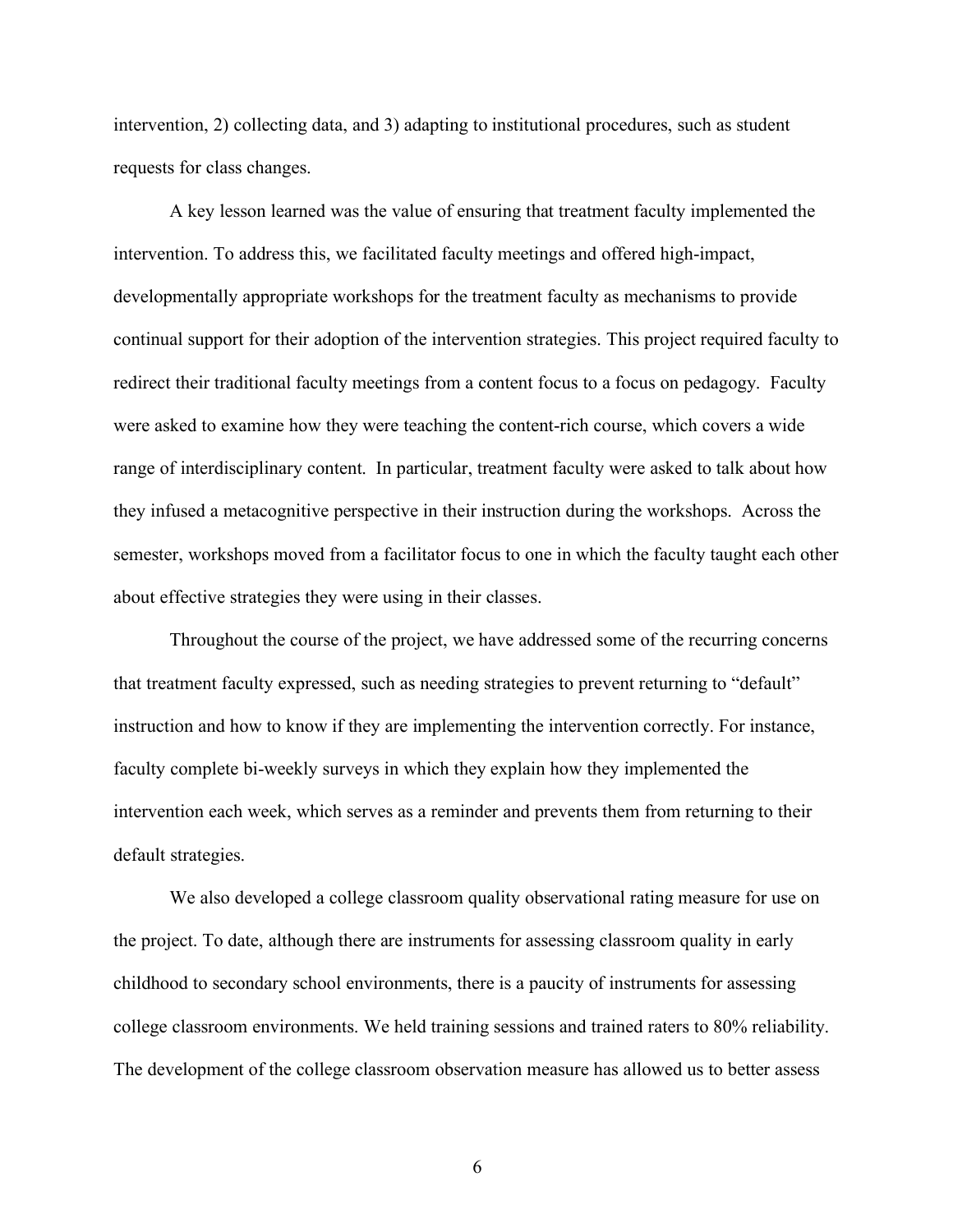the fidelity of the intervention. Analyses of classroom observation data suggest that treatment classrooms displayed more metacognitive strategies in the classroom compared with control classrooms, affirming the fidelity of the intervention (Murphy & Gutman, 2012).

An additional lesson learned was the importance of being adaptable, which related to collecting consent forms and data. For example, our initial strategy for obtaining consent from all first-year students (target sample size of approximately 500) was not successful. More specifically, in the first year of the grant, we met with all first-year students during their orientation session the week before classes started with the anticipation that all students would attend the session and we would have the greatest likelihood of securing consent. This did not prove to be the case. Some students did not attend the session and more importantly, there were technology challenges that prevented some students from logging into the online consent form. Based on this experience, for the second year of the grant, we modified our process to increase response rates. Foremost, we developed a video explaining the purpose of the project. This video was sent to students, along with a link to the consent form, prior to their arrival on campus. This led to higher initial response rates from students than did our group meeting with students the previous year.

Another lesson learned was also associated with the collection of data during the fall semester of the first year of the project. Specifically, as with the consent forms, our initial process was not successful and had to be modified. We derived several strategies to address the consent and data collection challenges, some of which were short-term strategies and others long-term. For example, class syllabi were modified to list the data collection dates on the syllabus so that students would have class time to complete questionnaires, rather than leaving it up to students to complete the questionnaires at their leisure. Implementation of these strategies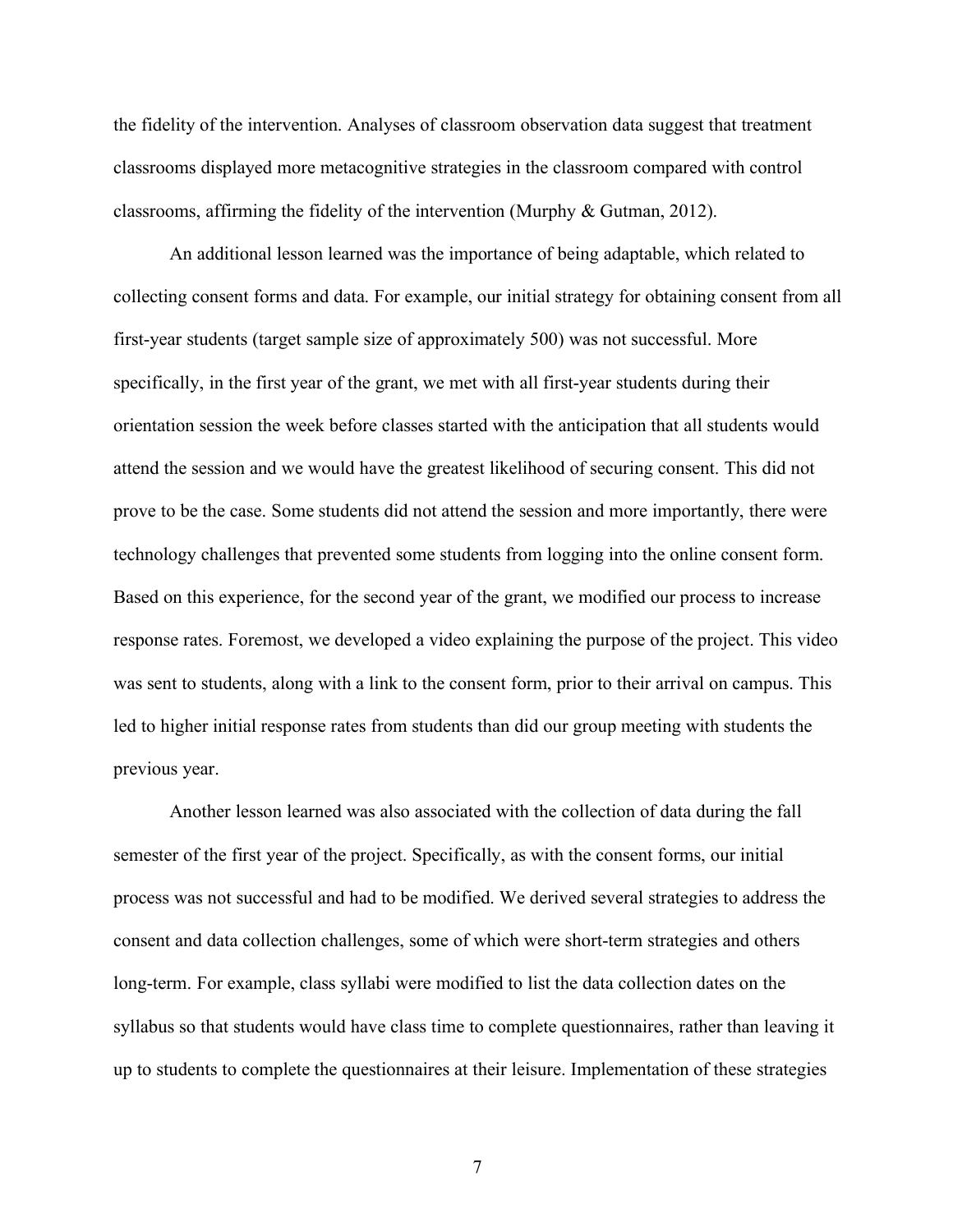proved successful. For example, response rate was 96% and 89% for the fall and spring data collection, respectively because of modifications to initial strategies. A failure to implement a more structured format for administering the surveys, would have resulted in a meager response rate.

A final lesson learned was the power of working collaboratively with campus administrative units. This lesson related to ensuring that students remained in their assigned condition (treatment or control). Inherent in this is the need to adapt research procedures to college practices, which is best illustrated when students request to change the class to which they were assigned. For the targeted course, in the past, the College Registrar assigned students to specific class sections. Students could readily modify their class by going to the Registrar if a scheduling conflict occurred. However, our project requires students to remain in their assigned condition. Therefore, to allow students the opportunity to change classes while also remaining in their assigned condition, we secured permission from administrative offices at the institution to be the sole arbitrator of managing student schedules to make sure that they remained in their randomized assignment categories for the targeted course. We worked closely with the Registrar to ensure that students were placed in classes that fit their randomly assigned condition.

Although we have encountered several challenges, we have been able to resolve them, resulting in (1) ensuring that treatment faculty use intervention strategies consistently and correctly, (2) successfully collecting data in a timely manner, and (3) resolving students' scheduling conflicts while ensuring that they remain in the condition to which they were assigned. We attribute much of the success of the project thus far to the willingness of various campus units to work cooperatively with the project. Moreover, the liberal arts nature and mission of the institution are consistent with rigorously understanding how best to improve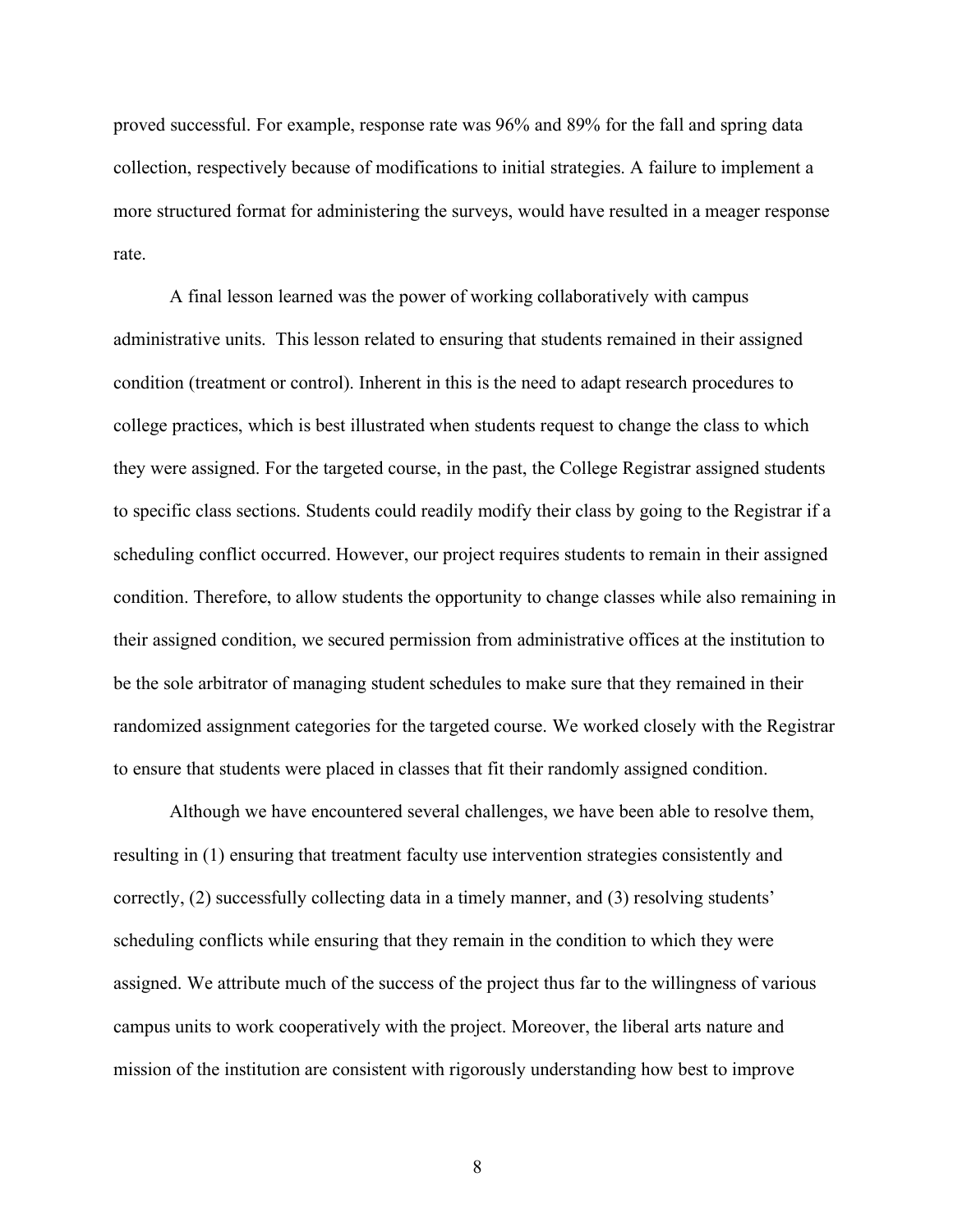student outcomes. So, it may be more difficult to implement a project of this type at a different kind of institution.

#### Conclusion

In conclusion, as is to be expected, we have faced challenges in implementing college-wide RCTs to assess the impact of metacognitive training on student outcomes. However, we have managed to overcome them, with the support of several constituents on campus. This manuscript discusses some of the lessons learned, in an effort to inform those who want to implement RCTs of this type at their own institution or organization.

Our main recommendations are to (1) work closely with all relevant stakeholders (internal and external), (2) communicate frequently, both among the research team and with stakeholders, and (3) be willing to adapt research protocols, as long as the major aspects of the design are not compromised.

# Acknowledgement

This research was supported by a First in the World Program Grant, Fund for the Improvement of Postsecondary Education, US Department of Education. The content is solely the responsibility of the authors and does not necessarily represent the official views of the US Department of Education or any other entity. The authors are also grateful to the project's National Advisory Board (David Daniel, Lisa Geraci, Curtis Martin, Michael Price, Rhonda Sharpe, and Ruby Thompson) and audiences at the following conferences: Allied Social Science Association/National Economic Association and Methods in Experimental Economic Research.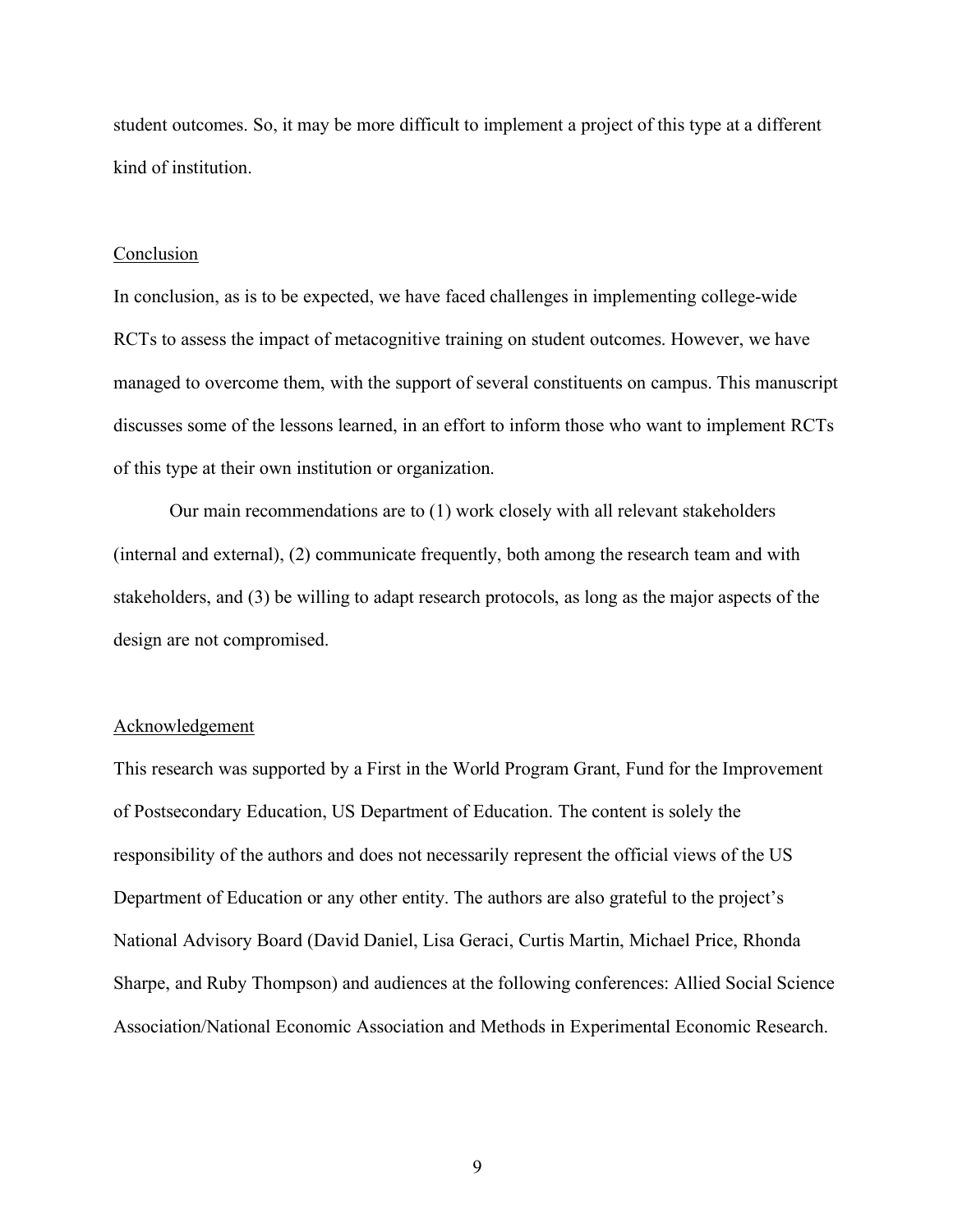We also thank Jarod Apperson and Carycruz Bueno for serving as research assistants, and Dacia Myree, Michelle Blanch, and Natasha Emmanuel for their administrative support.

# References

- 1. Bartik, T. J., & Hershbein, B. (2018). Degrees of Poverty: The Relationship between Family Income Background and the Returns to Education. Upjohn Institute Working Paper 18-284. Kalamazoo, MI: W.E. Upjohn Institute for Employment Research.
- 2. Cottom, T. M. (2017). Lower Ed: The Troubling Rise of For-Profit Colleges in the New Economy. New York, NY: The New Press.
- 3. Dossi, G., Figlio, D., Giuliano, P., & Sapienza, P. (2019). Born in the Family: Preferences for Boys and the Gender Gap in Math. NBER Working Paper No. 25535.
- 4. Flavell, J. H. (1976). Metacognitive aspects of problem solving. In L. B. Resnick (Ed.), The nature of intelligence (pp. 231-235). Hillsdale, NJ: Lawrence Erlbaum.
- 5. Fryer, R. G. (2017). The Production of Human Capital in Developed Countries: Evidence From 196 Randomized Field Experiments. In A. V. Banerjee, E. Duflo (Eds.), Handbook of field experiments (pp. 95-322). North-Holland.
- 6. Gunderson, M., & Oreopoulos, P. (2010). Returns to Education in Developed Countries. In D. J. Brewer, P. J. McEwan (Eds), Economics of Education (pp. 37-43). Oxford, UK: Academic Press.
- 7. Habley, W., Valiga, M., McClanahan, R., & Burkum, K. (2010). What Works in Student Retention? Fourth National Survey. Report for All Colleges and Universities. ACT, Inc. Retrieved from http://eric.ed.gov/?id=ED510474.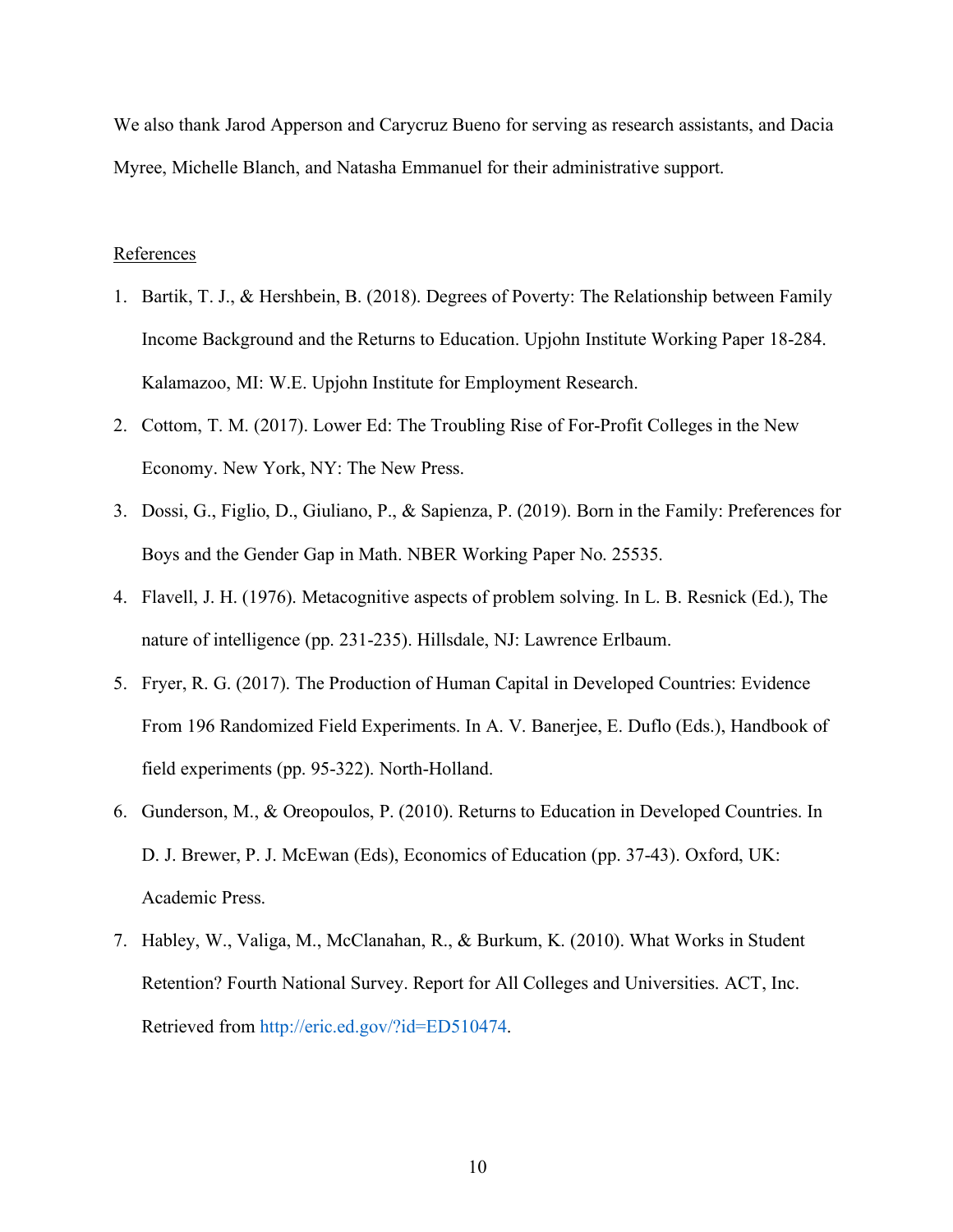- 8. Hacker, D. J., Bol, L., & Keener, M. C. (2008). Metacognition in education: A focus on calibration. In J. Dunlosky  $\&$  R. A., Bjork (Eds.), Handbook of metamemory and memory (pp. 429–455). New York, NY, US: Psychology Press.
- 9. Kuhn, D. (2000). Metacognitive development. Current Directions in Psychological Science, 9, 178–181. doi:10.1111/1467-8721.00088.
- 10. Mayhew, M. J., Rockenbach, A. N., Bowman, N. A., Seifert, T. A., & Wolniak, G. C., with Pascarella, E. T., & Terenzini, P. T. (2016). How college affects students: Vol. 3. 21st century evidence that higher education works. San Francisco, CA: Wiley.
- 11. Murphy, S. L, & Gutman, S. A. (2012). Intervention fidelity: A necessary aspect of intervention effectiveness studies. The American Journal of Occupational Therapy, 66, 387- 388.
- 12. Rysz, T. (2004). Metacognition in learning elementary probability and statistics. Unpublished EdD dissertation. University of Cincinnati. USA.
- 13. Tanner, K. D. (2012). Promoting student metacognition. CBE-Life Sciences Education, 11, 113– 120. doi:10.1187/cbe.12-03-0033.
- 14. Tinto, V. (2005). Taking student retention seriously: Rethinking the first year of college. Presented at the 9<sup>th</sup> Annual Intersession Academic Affairs Forum, California State University, Fullerton. Retrieved from fdc.fullerton.edu/events/archives/2005/05- 01/acadforum/Taking Success Seriously.pdf.
- 15. Tobias, S., & Everson, H. T. (2009). The importance of knowing what you know: A knowledge monitoring framework for studying metacognition in education. In D. J. Hacker, J. Dunlosky, & A. C. Graesser (Eds.), The educational psychology series. Handbook of